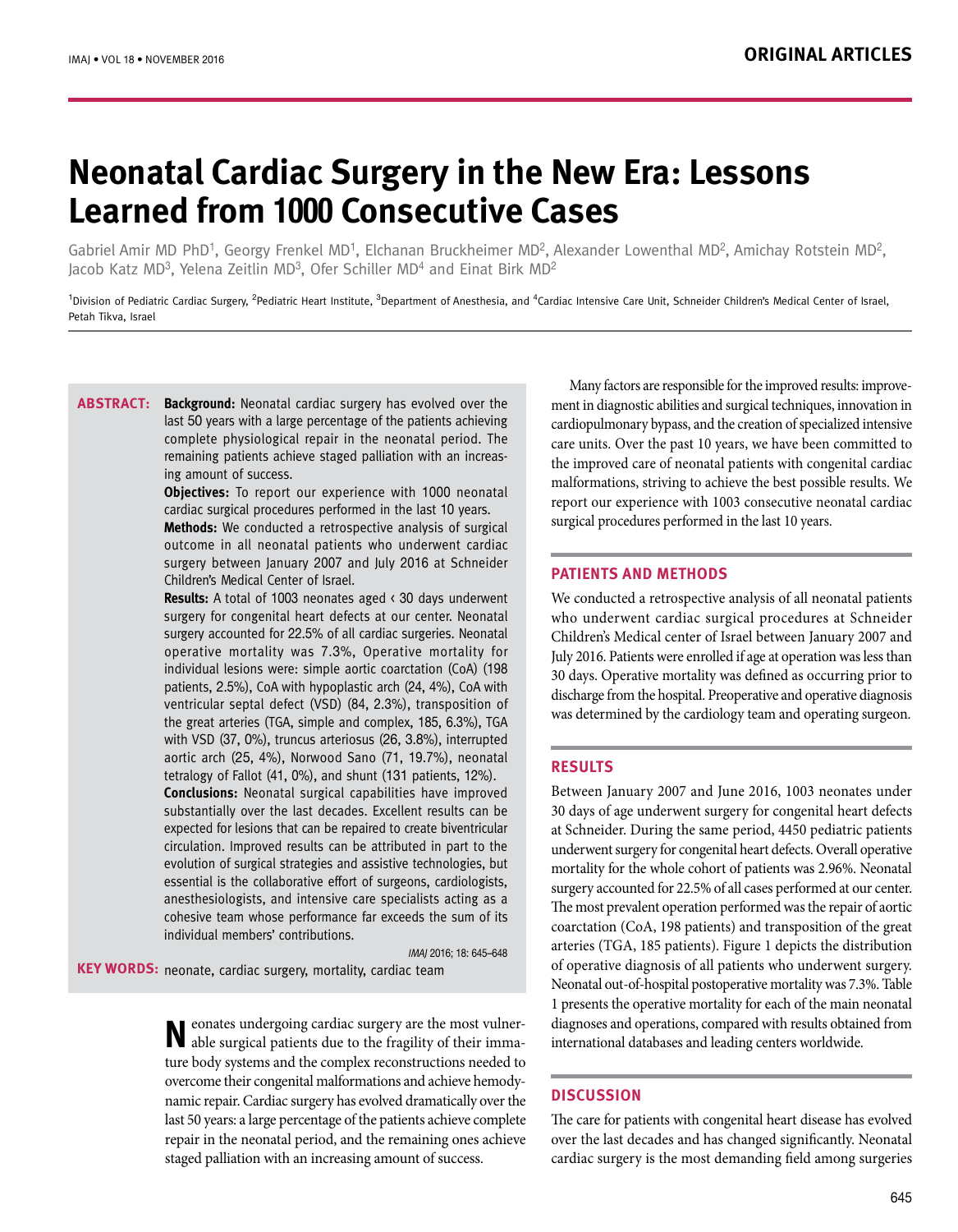



 $TGA =$  transposition of great arteries,  $VSD =$  ventricular septal defect, IAA = interrupted aortic arch, TAPVR = total anomalous venous repair, TOF = tetralogy of Fallot, CoA = coarctation,<br>PDA = patent ductus arteriosus, N = number of operations

|                  |                                                                                                  |                                         | <b>Mortality</b>                                          |                                          |  |
|------------------|--------------------------------------------------------------------------------------------------|-----------------------------------------|-----------------------------------------------------------|------------------------------------------|--|
| <b>Diagnosis</b> | Sub-diagnosis                                                                                    | No. of<br>patients                      | <b>Schneider</b><br>(No. %)                               | STS / EACTS / selected<br>references     |  |
| <b>TGA</b>       | Total<br><b>TGA VSD</b><br><b>TGA CoA</b><br><b>TGA VSD CoA</b><br><b>Taussig Bing</b>           | 185<br>37<br>$\overline{4}$<br>11<br>15 | 12, 6.4%<br>$\mathbf{0}$<br>$\Omega$<br>1, 9%<br>3.20%    | $6\%$ [1]<br>$11\%$ [1]                  |  |
| CoA              | Total<br>Simple<br>CoA VSD<br><b>TGA CoA</b><br>Hypoplastic arch<br>Single ventricle<br>CoA AVSD | 338<br>198<br>85<br>15<br>24<br>7<br>4  | 5, 2.5%<br>2, 2.3%<br>1,6%<br>1.4%<br>$\overline{c}$<br>1 | 2.8% [2] / 4.6% [3]<br>5.3% [4] / 4% [5] |  |
| <b>Shunt</b>     | Total<br><b>PA IVS</b><br><b>TOF</b>                                                             | 131<br>40<br>$\overline{4}$             | 16, 12%<br>5, 12.5%<br>$\mathbf{0}$                       | 12% [2] / 12.1% [3]<br>15.6% [6]         |  |
| <b>TOF</b>       | Complete repair<br>Shunt                                                                         | 41<br>4                                 | 0<br>0                                                    | $6\%$ [7] / 1.6% [8] / 0% [9]<br>6% [7]  |  |
| <b>Truncus</b>   |                                                                                                  | 26                                      | 1, 3.8%                                                   | 15.4% [2]                                |  |
| <b>IAA VSD</b>   |                                                                                                  | 25                                      | 1, 4%                                                     | 14.5% [2] / 19.2% [3]                    |  |
| <b>TAPVR</b>     | Total<br>Infra-cardiac obstructed<br>Other                                                       | 39<br>10<br>29                          | 2, 5.1%<br>2, 20%<br>0                                    | 10.7% [2] / 16.5% [3] / 14% [10]         |  |
| Norwood          |                                                                                                  | 71                                      | 14, 19.7%                                                 | 24% [2] / 36.2% [3] / 17% [11]           |  |

#### **Table 1.** Neonatal surgical mortality

Neonatal surgical morality by diagnosis for patients operated.

TGA = transposition of great arteries, VSD = ventricular septal defect, IAA = interrupted aortic arch, TAPVR = total anomalous venous repair, TOF = tetralogy of Fallot,  $CoA = coarctation$ , PA IVS = pulmonary atresia intact septum

> for congenital heart disease due to the high surgical complexity and the fragility of the immature systems [12]. The exposure to surgical trauma and to the effects of heart and lung machines provokes an intense inflammatory response accompanied by hemodilution and hypothermia [13].

Since the first pioneering neonatal surgeries performed on patients with transposition of the great arteries in the 1970s [14], surgical techniques evolved and were gradually standardized, allowing complex repairs and palliation for lesions such as hypoplastic left heart syndrome that were previously considered inoperable [15]. With time, even symptomatic neonates with tetralogy of Fallot were repaired in the neonatal period rather than being subject to palliative shunts [16,17]. Recent advances in the treatment of these patients, e.g., the introduction of the RV-to-PA shunt (the Sano shunt) for patients with hypoplastic heart syndrome, further improved results [18].

## **Overall pediatric cardiac surgery results**

During the past decade, 4450 pediatric patients underwent cardiac surgery at our institution, of whom 1003 (22.5%) were neonates. We sought to assess our results and compare them with the results of leading centers in the world.

Surgical results can be evaluated using formulated complexity scores, the most recent being the Aristotle Complexity Score (ACS), which is based on the primary procedure of a given operation. Huge databases have been created. In 2005, the American Society of Thoracic Surgeons (STS) database accounted for 18,928 patients, and the European database (EACTS) added 21,916 patients [19]. For the whole patient cohort, operative mortality at our institution was 2.96%. This is substantially lower than the mortality reported in the American STS database (4.5%) and in the European EACTS database (5.4%). Moreover, our complexity scores (measured annually), 7.2–7.4, were higher than the STS mean complexity score (7.1) and the European score (6.5).

Nevertheless, comparing results is a difficult task. There is a complex relationship between cardiac surgical case volumes and mortality rates [11]. Overall mortality in centers performing more than 350 cases annually was 3.2%, while in centers performing 250–350 cases annually the mortality was 3.7%, and in smaller centers 4.1%. This difference is more pronounced in high complexity cases, where mortality was found to be 7.2%, 8.4%, and 13% respectively [11]. Comparisons aside, this sends a clear message, namely, that in this field one must create a few, very high volume centers of excellence rather than focus on patient convenience and geographic distribution.

## **Neonatal cardiac surgery results**

Neonatal cardiac surgical mortality was also evaluated using these large databases. The STS reported neonatal operative mortality of 12.2%, and the EACTS reported 13.3% [19]. More recently, the EACTS reported their results in 14,843 neonates operated on between 1999 and 2009 [3]. For this cohort of patients, out-of-hospital postoperative mortality was 10.7%. Out-of-hospital mortality at our institution for neonates was only 7.2%, which compares favorably with the international results.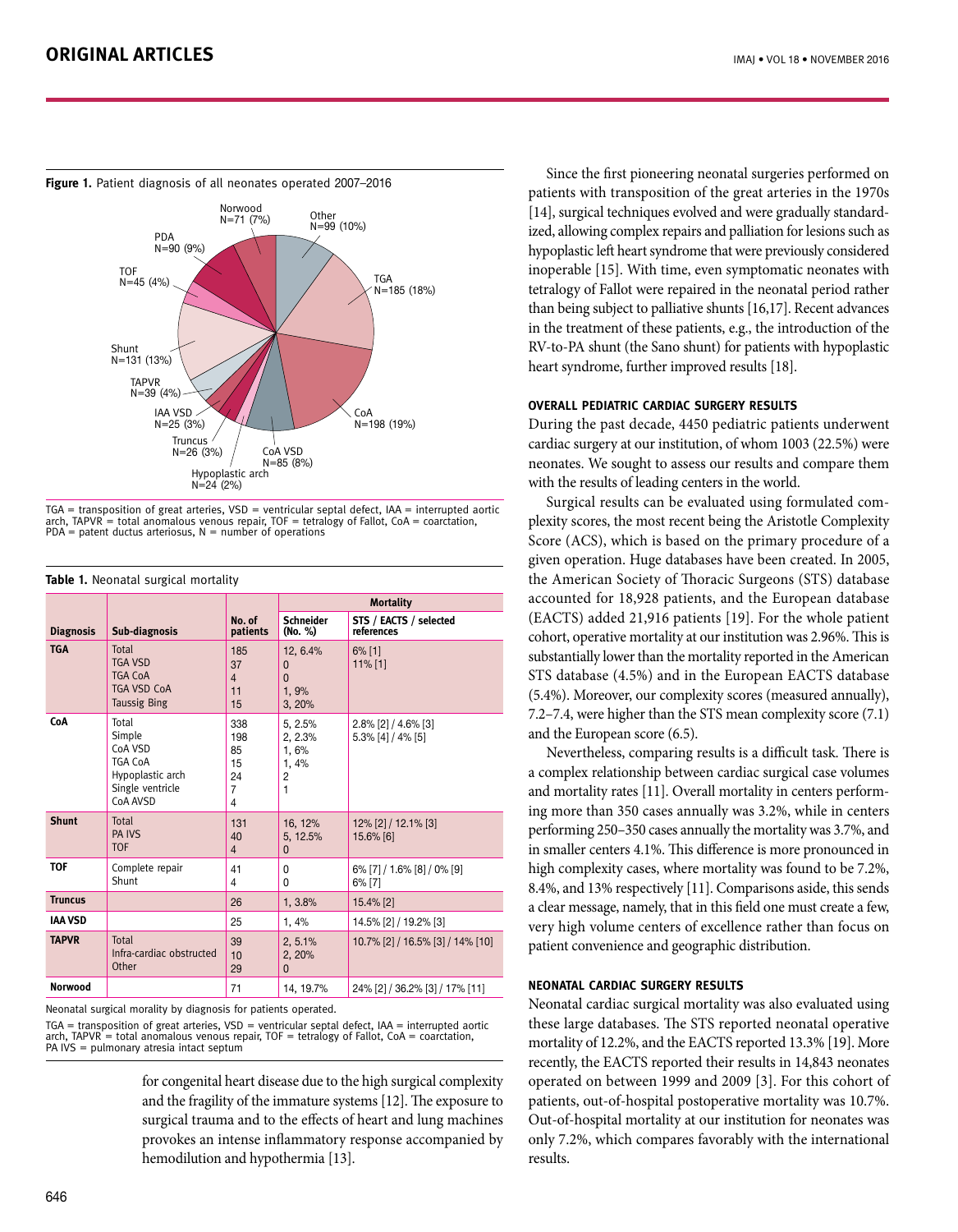#### **Results for specific lesions in the neonatal group**

In order to further scrutinize our results, we sought to compare surgery for specific important lesions with published results of leading international cardiovascular centers. Transposition of the great arteries (TGA) is a congenital cardiac malformation in which both great vessels emerge from the "wrong" ventricle; consequently, the systemic circulation and the myocardium receive deoxygenated blood while the lungs recirculate oxygenated blood. Survival of the neonate is only possible due to mixing of oxygenated and deoxygenated blood via communication between the two circulations. Operative repair is achieved by "switching" back the great arteries and the coronary arteries, the arterial switch operation (ASO). There is a wide spectrum of anatomic variants that make the operation much more complex, as reflected in the operative results of the different subgroups [20]. Complex transpositions include associated ventricular septal defects (VSD), coronary anomalies, malposition of the great vessels and aortic coarctation (CoA). In 2010, the group from Ann Harbor Michigan published results for their complete cohort of ASOs. Their demographics are similar to ours, and their operative mortality was 6%, similar to our result of 6.2% [20]. Taking a closer look at the various subgroups of the complex transpositions, we had no mortality in the complex group of TGA VSD (37 patients), and only one patient died in the TGA VSD CoA group (11 patients). Taussing-Bing anomaly is one of the most complex anomalies within the transposition spectrum. In this anomaly, both great vessels arise from the right ventricle alongside each other, making the operative reconstruction extremely difficult. In this challenging subgroup of patients we lost 3 of the 15 patients.

## **Early complete repair vs. multi-state strategies**

Single-stage repair and complete and early physiological correction are the hallmarks of modern neonatal cardiac surgery. As neonatal cardiac surgery evolved, however, it became apparent that early surgical correction is also beneficial to palliation; benefits include promotion of normal growth and development of organs, and the elimination of hypoxemia. These benefits had to outweigh the surgical risks at an early age. Improved surgical results have been made possible by meticulous surgical techniques and improved cardiopulmonary bypass protocols and hardware.

Surgical treatment of tetralogy of Fallot (TOF) has changed dramatically since the first palliation was performed by Alfred Blalock in 1945; palliative procedures have been replaced with complete repair in infancy, but treatment of symptomatic neonatal patients is still controversial. Advocates of neonatal palliation claim that it reduces the need for future trans-annular patching and decreases the risk of early mortality, while advocates of neonatal complete repair claim that mortality is lower and the avoidance of cyanosis and chronic right ventricular overload beneficial to the patient in the long run. A multicenter analysis published just recently reports that of 845 patients with ductal-dependent TOF, 41% underwent complete repair, while 59% underwent initial palliation [7]. Operative mortality was found to be similar for the first operation (7.8% vs. 6%), though the staged palliative approach was associated with higher morbidity [7]. Our approach has been towards early complete repair; although it is more technically challenging, in our opinion it yields better results. Of 45 patients presenting with clinically symptomatic neonatal TOF who required surgery, 4 patients (10%) were palliated while complete neonatal repair was performed in 41 patients. There was no operative mortality, which is comparable with contemporary leading cardiosurgical centers (1.6% [8], 0% [9]). Such low mortality in the complete repair of neonatal TOF is a clear reflection of the sum ability of all teams caring for the neonate with complex congenital heart disease.

Another lesion that demonstrates the advantage of complete early correction is coarctation of aorta in conjunction with a hemodynamically significant VSD (CoA VSD). The optimal surgical strategy has been controversial [21]. There are three surgical options: the first and most conservative is the two-stage repair, in which the coarctation is repaired through a left thoracotomy and a band is placed around the pulmonary artery through the same incision; the VSD is closed when the child is older and bigger. The second option is a single-stage repair with two incisions, whereby the coarctation is repaired through a left thoracotomy incision, followed by a VSD closure through a sternotomy. The third strategy is concomitant repair of the arch and the VSD through sternotomy using regional cerebral perfusion. The latter is our preferred strategy.

#### **Neurological Implications**

With the significant advances achieved in the repair of complex congenital heart defects and the consistent reduction in mortality, focus was directed towards preservation of the neurological status. One of the most important technical modifications was the use of selective cerebral perfusion when performing arch reconstruction [22]. Historically, repair of complex congenital heart defects was associated with a high incidence of clinical and subclinical seizures (28% and 67% respectively in patients with TGA VSD) [23]. In our neonates the rate of postoperative seizure is well under 2% over the last 5 years. Clearly, further evaluation and follow-up are required to assess the issue of neurological outcome of neonatal cardiac surgery, which is beyond the scope of this paper.

Cardiopulmonary bypass is initiated by cannulating the innominate artery and lowering the core temperature to 28°C. Once the target temperature has been reached, total body circulatory arrest is initiated and the brain is selectively perfused through the innominate artery. The aortic arch is then repaired, usually taking 20–30 minutes. Total body perfusion is then re-instituted, and the VSD is subsequently closed. Among 85 patients with CoA VSD who were operated upon using this